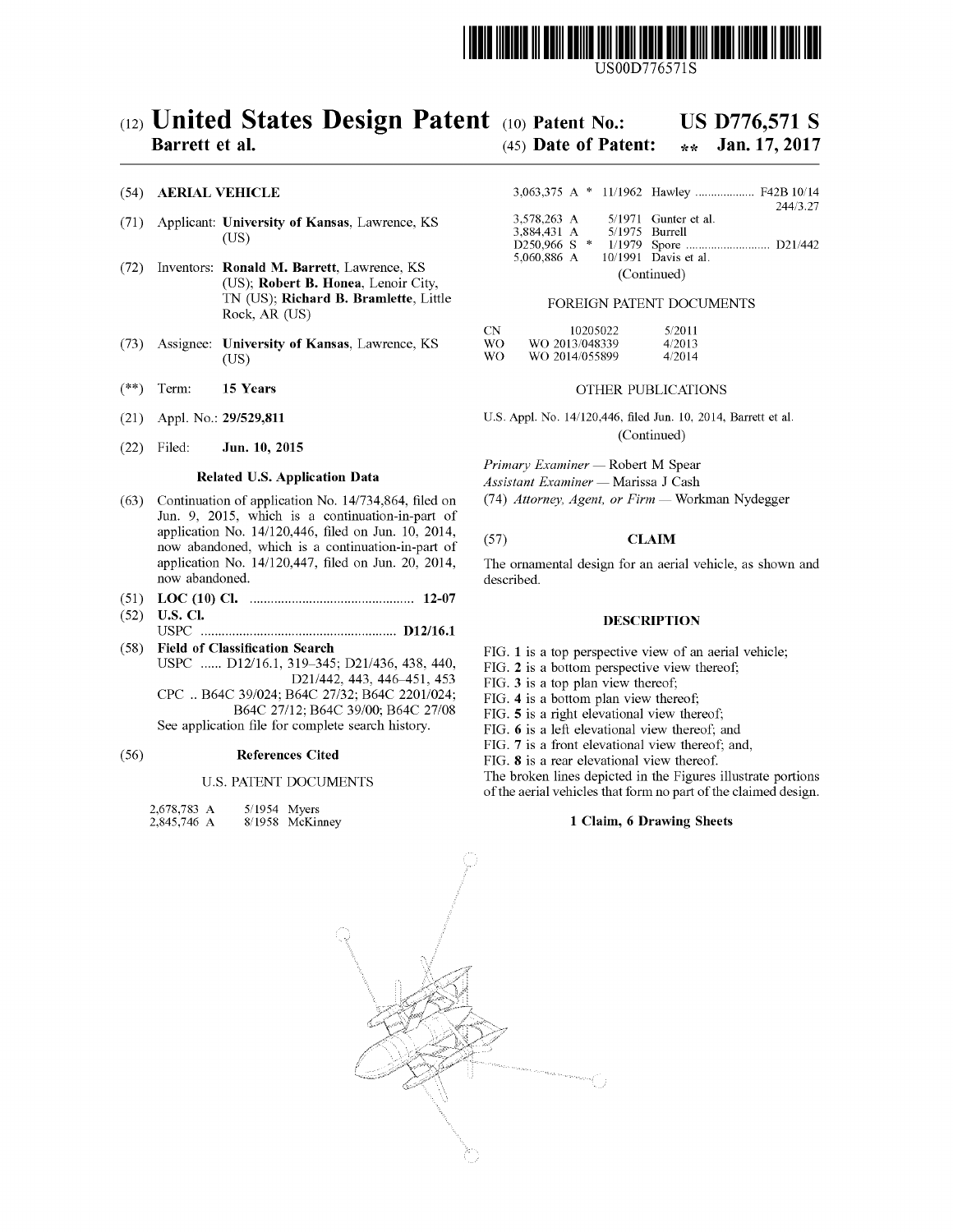### (56) References Cited

## U.S. PATENT DOCUMENTS

| 5,082,079 A      | 1/1992  | Lissaman et al.     |
|------------------|---------|---------------------|
| 5,289,994 A      | 3/1994  | Del Campo Aguilera  |
| D377.326 S *     | 1/1997  | Grossman  D12/16.1  |
| 6.260,796 B1     | 7/2001  | Klingensmith        |
| 6,502,787 B1*    | 1/2003  | Barrett  A63H 27/12 |
|                  |         | 244/23 A            |
| D500,809 S       | 1/2005  | Mc Kenna et al.     |
| 7.416.466 B2 *   | 8/2008  |                     |
|                  |         | 446/37              |
| $D589.868 S$ *   | 4/2009  |                     |
| 7.874.513 B1     | 1/2011  | Smith               |
| $D697,145$ S *   | 1/2014  |                     |
| 2002/0030142 A1  | 3/2002  | James               |
| 2006/0038061 A1  | 2/2006  | Blevio. Sr.         |
| 2010/0152933 A1  | 6/2010  | Smoot et al.        |
| 2010/0252690 A1  | 10/2010 | Hothi et al.        |
| 2011/0001020 A1  | 1/2011  | Forgac              |
| 2011/0042509 A1  | 2/2011  | Bevirt et al.       |
| 2011/0168835 A1  | 7/2011  | Oliver              |
| 2011/0226892 A1* | 9/2011  | Crowther  B64C 1/30 |
|                  |         | 244/17.23           |
| 2012/0286102 A1  | 11/2012 | Sinha et al.        |

| 2014/0117149 A1                 | $5/2014$ Zhou et al.                                     |
|---------------------------------|----------------------------------------------------------|
| 2014/0131507 A1                 | 5/2014 Kalantari et al.                                  |
| 2014/0131510 A1                 | $5/2014$ Wang et al.                                     |
| $2014/0319266$ A <sub>1</sub> * | 10/2014 Moschetta  B64C 25/36                            |
|                                 | 244/13                                                   |
|                                 | 2015/0191246 A1* 7/2015 Kalantari  A63H 27/12            |
|                                 | 244/2                                                    |
|                                 | 2016/0009381 A1 <sup>*</sup> 1/2016 Benatar  B64C 39/024 |
|                                 | 244/103 R                                                |

## OTHER PUBLICATIONS

U.S. Appl. U.S. Appl. No. 14/120,447, filed Jun. 20, 2014, Barrett et al.<br>U.S. Appl. No. 14/120,448, filed Jun. 24, 2014, Barrett et al. U.S. Appl. 14/120,449, filed Jul. 25, 2014, Barrett et al. U.S. Appl. 14/734,864, filed Jun. 9, 2015, Barrett et al. U.S. Appl. U.S. Appl. U.S. Appl. U.S. Appl.  $14/734,883$ , filed Jun. 9, 2015, Barrett et al.  $14/810,090$ , filed Jul. 27, 2015, Barrett et al. No. 29/529,831, filed Jun. 10, 2015, Barrett et al. U.S. Appl. No. 29/546,239, filed Nov. 20, 2015, Barrett et al.<br>Leishman, J. G., "Principles of Helicopter Aerodynamics," Cambridge University Press, New York, NY, USA 2000.

\* cited by examiner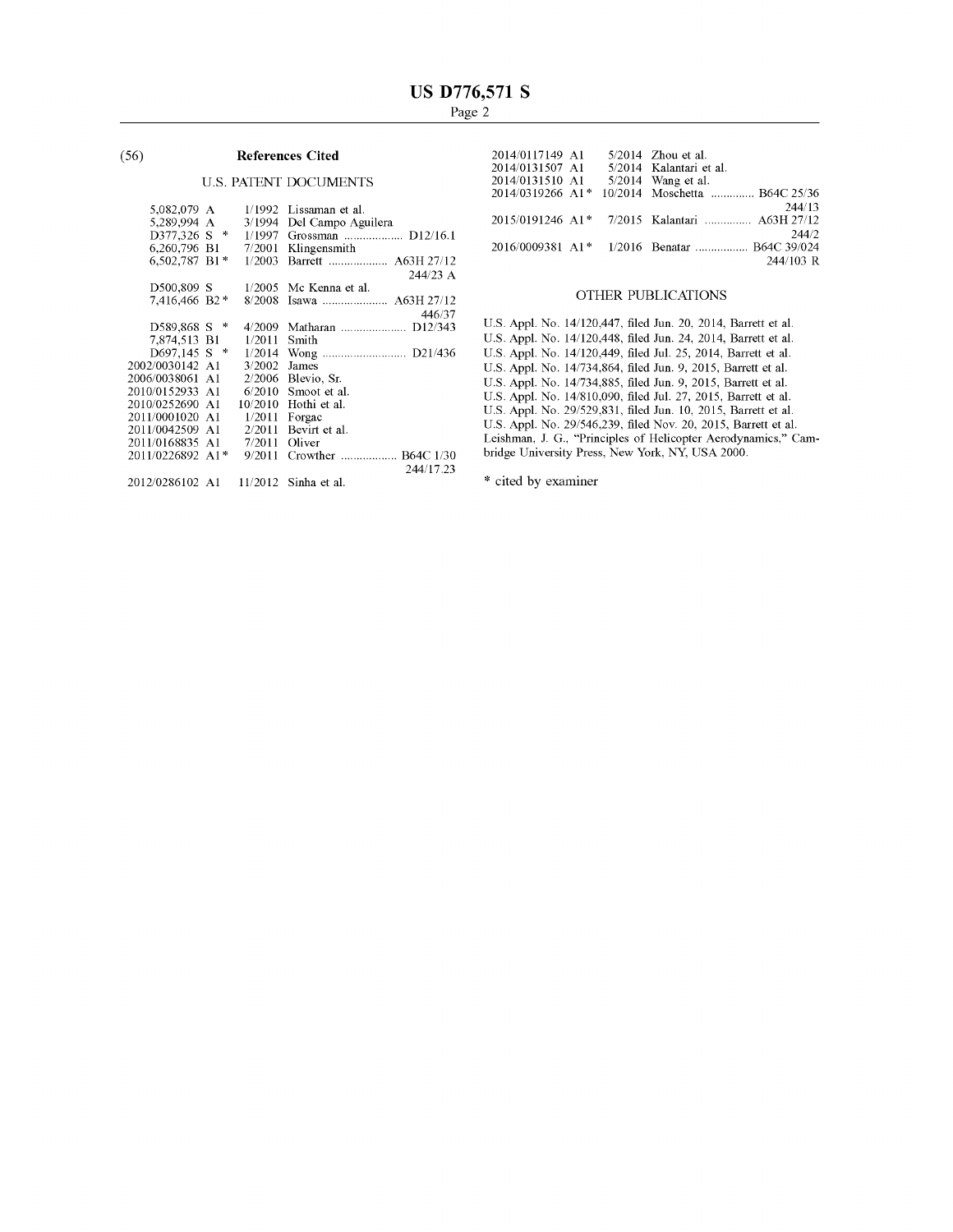

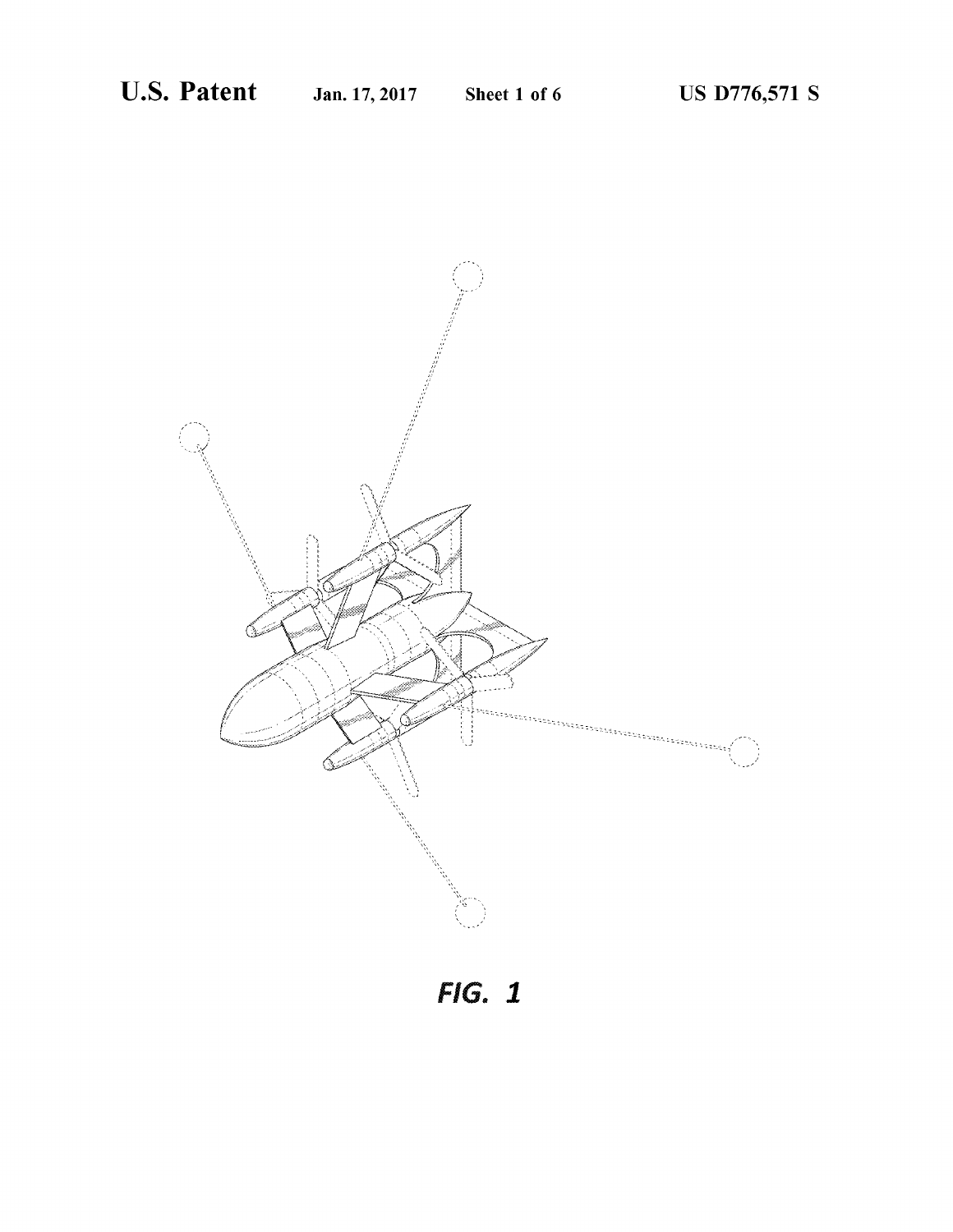

**FIG. 2**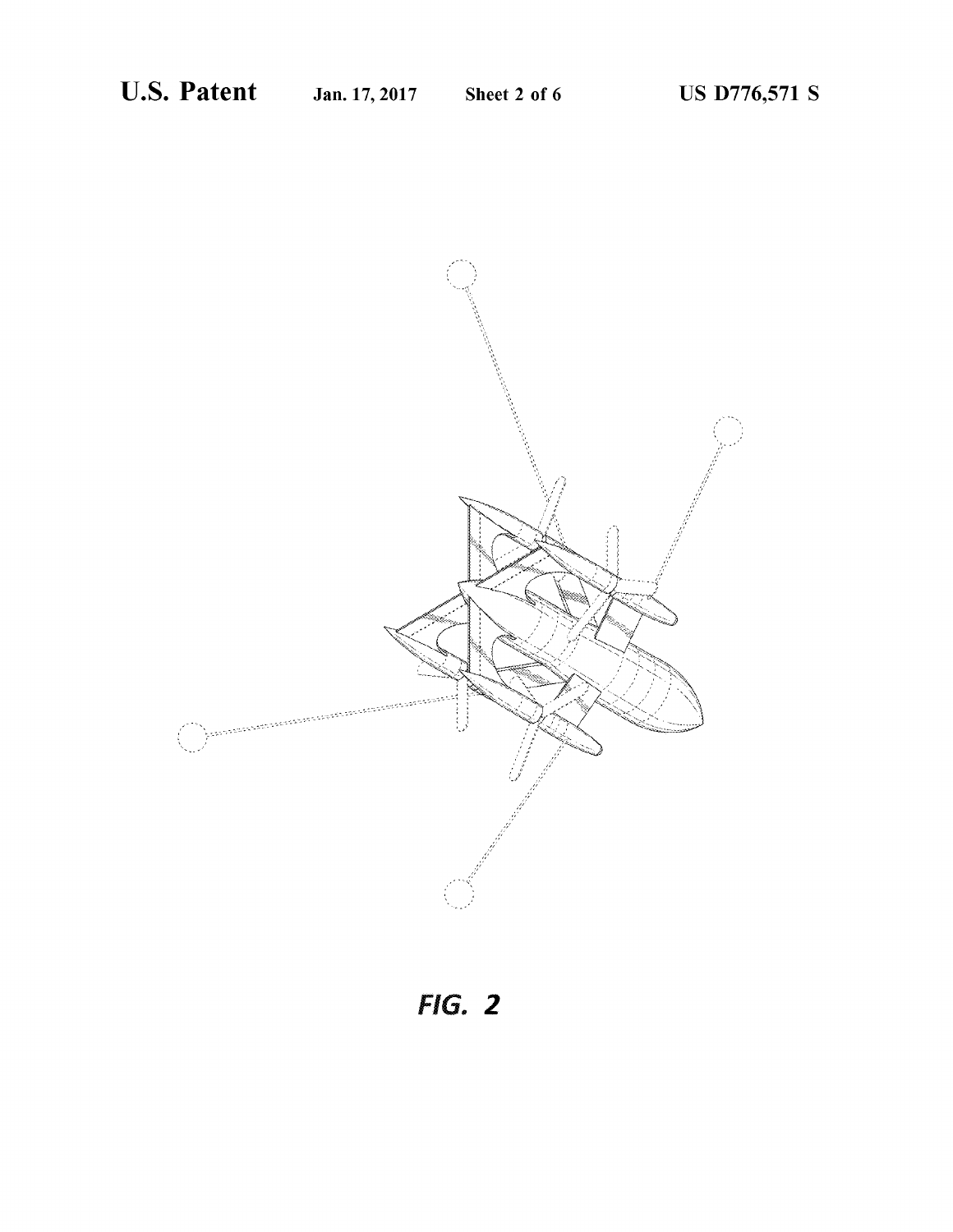

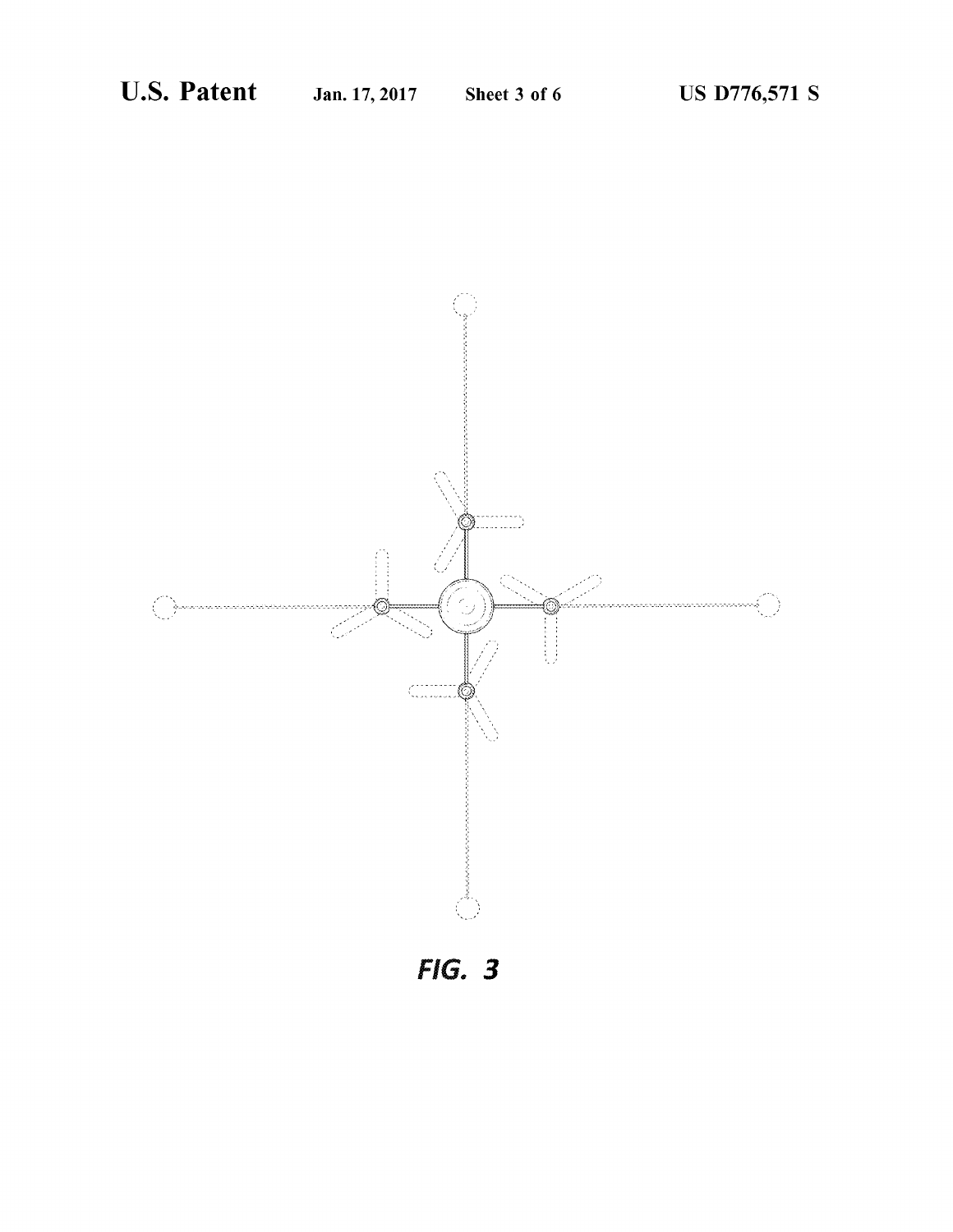

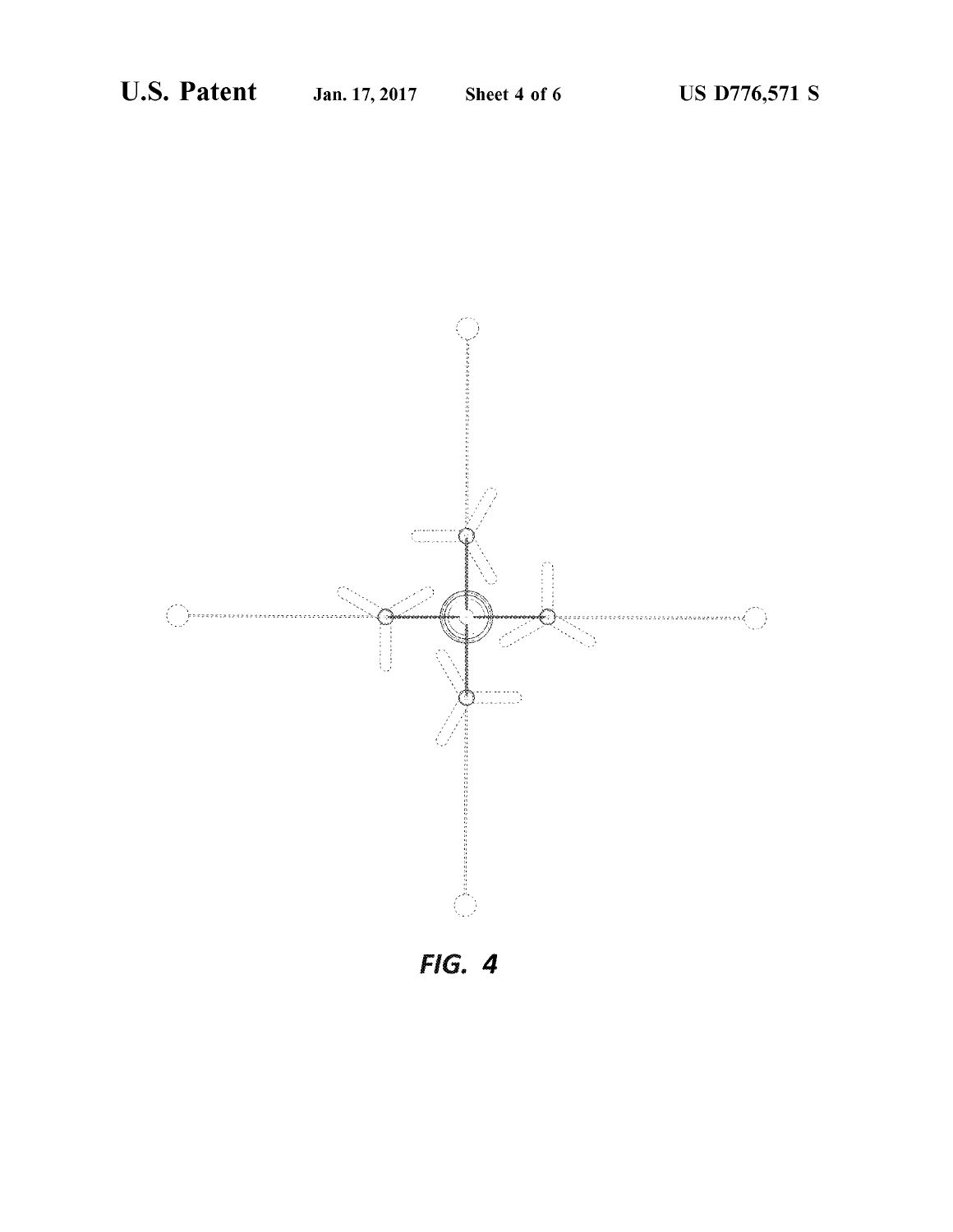